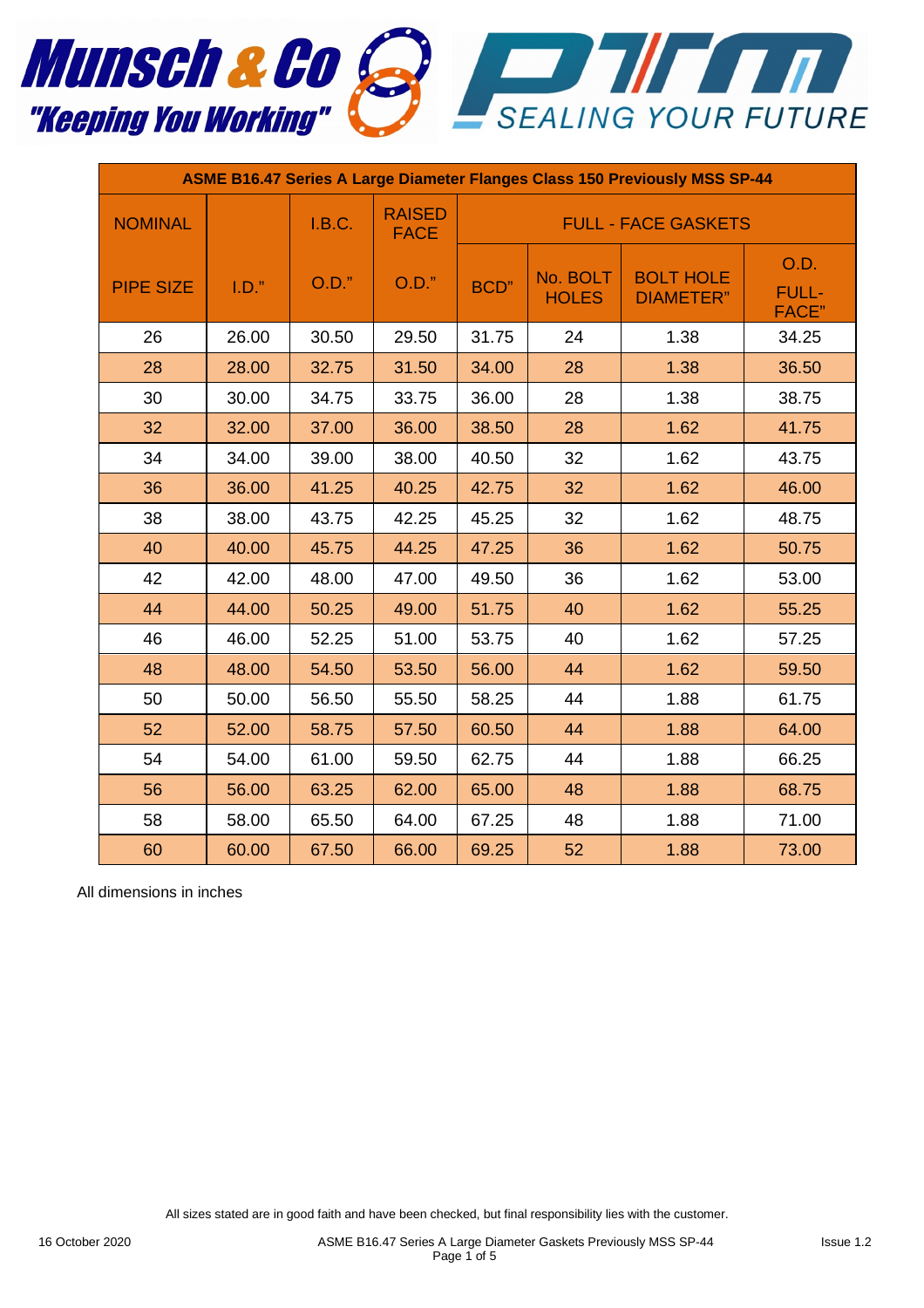

| <b>ASME B16.47 Series A Large Diameter Flanges Class 300 Previously MSS SP-44</b> |       |        |                              |                            |                                    |                                     |                          |  |
|-----------------------------------------------------------------------------------|-------|--------|------------------------------|----------------------------|------------------------------------|-------------------------------------|--------------------------|--|
| <b>NOMINAL</b>                                                                    |       | I.B.C. | <b>RAISED</b><br><b>FACE</b> | <b>FULL - FACE GASKETS</b> |                                    |                                     |                          |  |
| <b>PIPE SIZE</b>                                                                  | I.D.  | O.D.   | O.D.                         | <b>BCD</b>                 | No.<br><b>BOLT</b><br><b>HOLES</b> | <b>BOLT HOLE</b><br><b>DIAMETER</b> | O.D.<br><b>FULL-FACE</b> |  |
| 26                                                                                | 26.00 | 32.88  | 29.50                        | 34.50                      | 28                                 | 1.75                                | 38.25                    |  |
| 28                                                                                | 28.00 | 35.38  | 31.50                        | 37.00                      | 28                                 | 1.75                                | 40.75                    |  |
| 30                                                                                | 30.00 | 37.50  | 33.75                        | 39.25                      | 28                                 | 1.88                                | 43.00                    |  |
| 32                                                                                | 32.00 | 39.62  | 36.00                        | 41.50                      | 28                                 | 2.00                                | 45.25                    |  |
| 34                                                                                | 34.00 | 41.62  | 38.00                        | 43.50                      | 28                                 | 2.00                                | 47.50                    |  |
| 36                                                                                | 36.00 | 44.00  | 40.25                        | 46.00                      | 32                                 | 2.12                                | 50.00                    |  |
| 38                                                                                | 38.00 | 41.50  | 40.50                        | 43.00                      | 32                                 | 1.62                                | 46.00                    |  |
| 40                                                                                | 40.00 | 43.88  | 42.75                        | 45.50                      | 32                                 | 1.75                                | 48.75                    |  |
| 42                                                                                | 42.00 | 45.88  | 44.75                        | 47.50                      | 32                                 | 1.75                                | 50.75                    |  |
| 44                                                                                | 44.00 | 48.00  | 47.00                        | 49.75                      | 32                                 | 1.88                                | 53.25                    |  |
| 46                                                                                | 46.00 | 50.12  | 49.00                        | 52.00                      | 28                                 | 2.00                                | 55.75                    |  |
| 48                                                                                | 48.00 | 52.12  | 51.25                        | 54.00                      | 32                                 | 2.00                                | 57.75                    |  |
| 50                                                                                | 50.00 | 54.25  | 53.50                        | 56.25                      | 32                                 | 2.12                                | 60.25                    |  |
| 52                                                                                | 52.00 | 56.25  | 55.50                        | 58.25                      | 32                                 | 2.12                                | 62.25                    |  |
| 54                                                                                | 54.00 | 58.75  | 57.75                        | 61.00                      | 28                                 | 2.38                                | 65.25                    |  |
| 56                                                                                | 56.00 | 60.75  | 59.75                        | 63.00                      | 28                                 | 2.38                                | 67.25                    |  |
| 58                                                                                | 58.00 | 62.75  | 62.00                        | 65.00                      | 32                                 | 2.38                                | 69.25                    |  |
| 60                                                                                | 60.00 | 64.75  | 64.00                        | 67.00                      | 32                                 | 2.38                                | 71.25                    |  |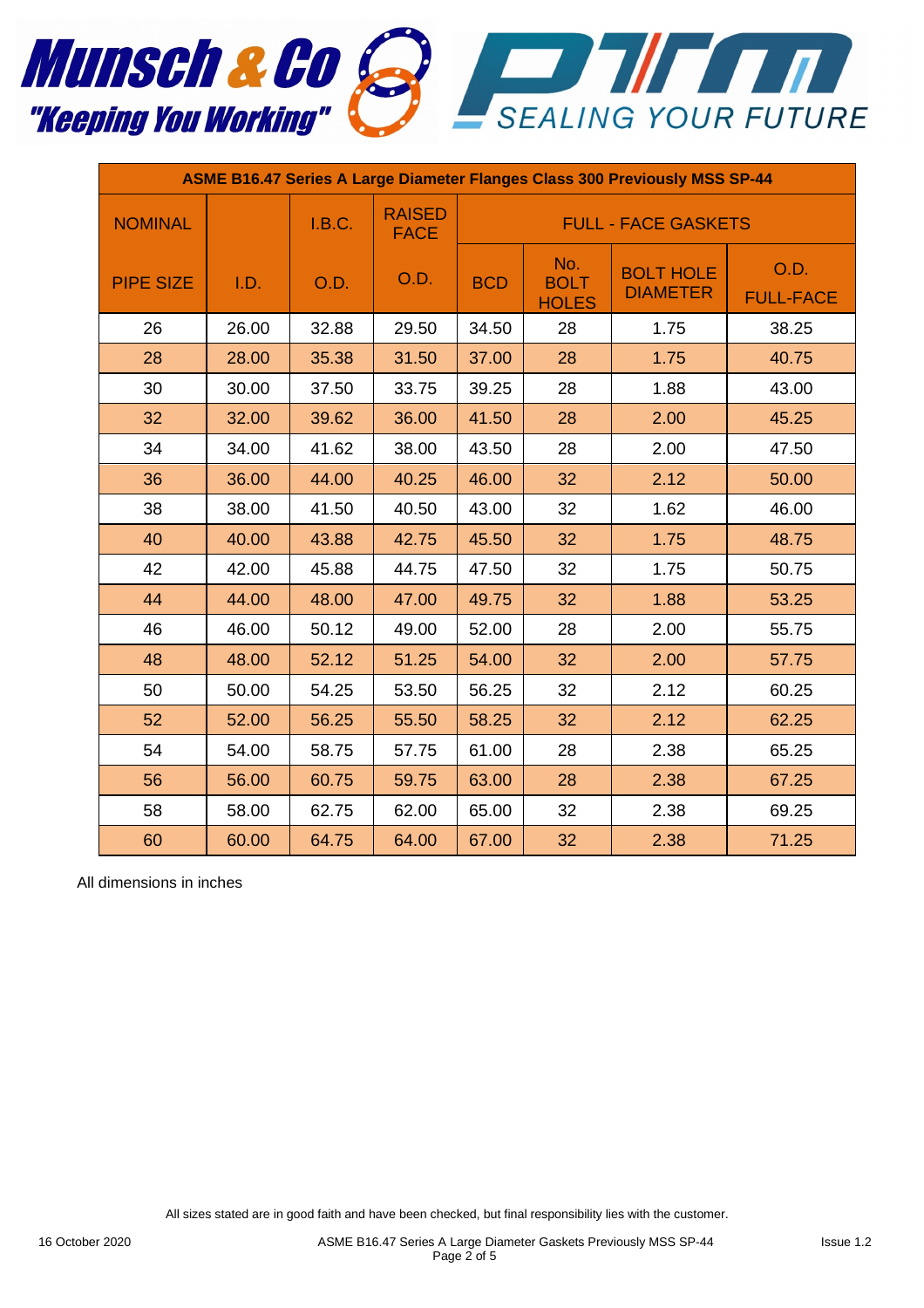

| <b>ASME B16.47 Series A Large Diameter Flanges Class 400 Previously MSS SP-44</b> |       |        |                              |                            |                                    |                                     |                          |  |
|-----------------------------------------------------------------------------------|-------|--------|------------------------------|----------------------------|------------------------------------|-------------------------------------|--------------------------|--|
| <b>NOMINAL</b>                                                                    |       | I.B.C. | <b>RAISED</b><br><b>FACE</b> | <b>FULL - FACE GASKETS</b> |                                    |                                     |                          |  |
| <b>PIPE SIZE</b>                                                                  | I.D.  | O.D.   | O.D.                         | <b>BCD</b>                 | No.<br><b>BOLT</b><br><b>HOLES</b> | <b>BOLT HOLE</b><br><b>DIAMETER</b> | O.D.<br><b>FULL-FACE</b> |  |
| 26                                                                                | 26.00 | 32.75  | 29.50                        | 34.50                      | 28                                 | 1.88                                | 38.25                    |  |
| 28                                                                                | 28.00 | 35.12  | 31.50                        | 37.00                      | 28                                 | 2.00                                | 40.75                    |  |
| 30                                                                                | 30.00 | 37.25  | 33.75                        | 39.25                      | 28                                 | 2.12                                | 43.00                    |  |
| 32                                                                                | 32.00 | 39.50  | 36.00                        | 41.50                      | 28                                 | 2.12                                | 45.25                    |  |
| 34                                                                                | 34.00 | 41.40  | 38.00                        | 43.50                      | 28                                 | 2.12                                | 47.50                    |  |
| 36                                                                                | 36.00 | 44.00  | 40.25                        | 46.00                      | 32                                 | 2.12                                | 50.00                    |  |
| 38                                                                                | 38.00 | 42.26  | 40.75                        | 44.00                      | 32                                 | 1.88                                | 47.50                    |  |
| 40                                                                                | 40.00 | 44.58  | 43.00                        | 46.25                      | 32                                 | 2.00                                | 50.00                    |  |
| 42                                                                                | 42.00 | 46.38  | 45.00                        | 48.25                      | 32                                 | 2.00                                | 52.00                    |  |
| 44                                                                                | 44.00 | 49.50  | 47.25                        | 50.50                      | 32                                 | 2.12                                | 54.50                    |  |
| 46                                                                                | 46.00 | 50.75  | 49.50                        | 52.75                      | 36                                 | 2.12                                | 56.75                    |  |
| 48                                                                                | 48.00 | 53.00  | 51.50                        | 55.25                      | 28                                 | 2.38                                | 59.50                    |  |
| 50                                                                                | 50.00 | 55.25  | 53.62                        | 57.50                      | 32                                 | 2.38                                | 61.75                    |  |
| 52                                                                                | 52.00 | 57.26  | 55.62                        | 59.50                      | 32                                 | 2.38                                | 63.75                    |  |
| 54                                                                                | 54.00 | 59.75  | 57.88                        | 62.25                      | 28                                 | 2.62                                | 67.00                    |  |
| 56                                                                                | 56.00 | 61.75  | 60.12                        | 64.25                      | 32                                 | 2.62                                | 69.00                    |  |
| 58                                                                                | 58.00 | 63.75  | 62.12                        | 66.25                      | 32                                 | 2.62                                | 71.00                    |  |
| 60                                                                                | 60.00 | 66.25  | 64.38                        | 69.00                      | 32                                 | 2.88                                | 74.25                    |  |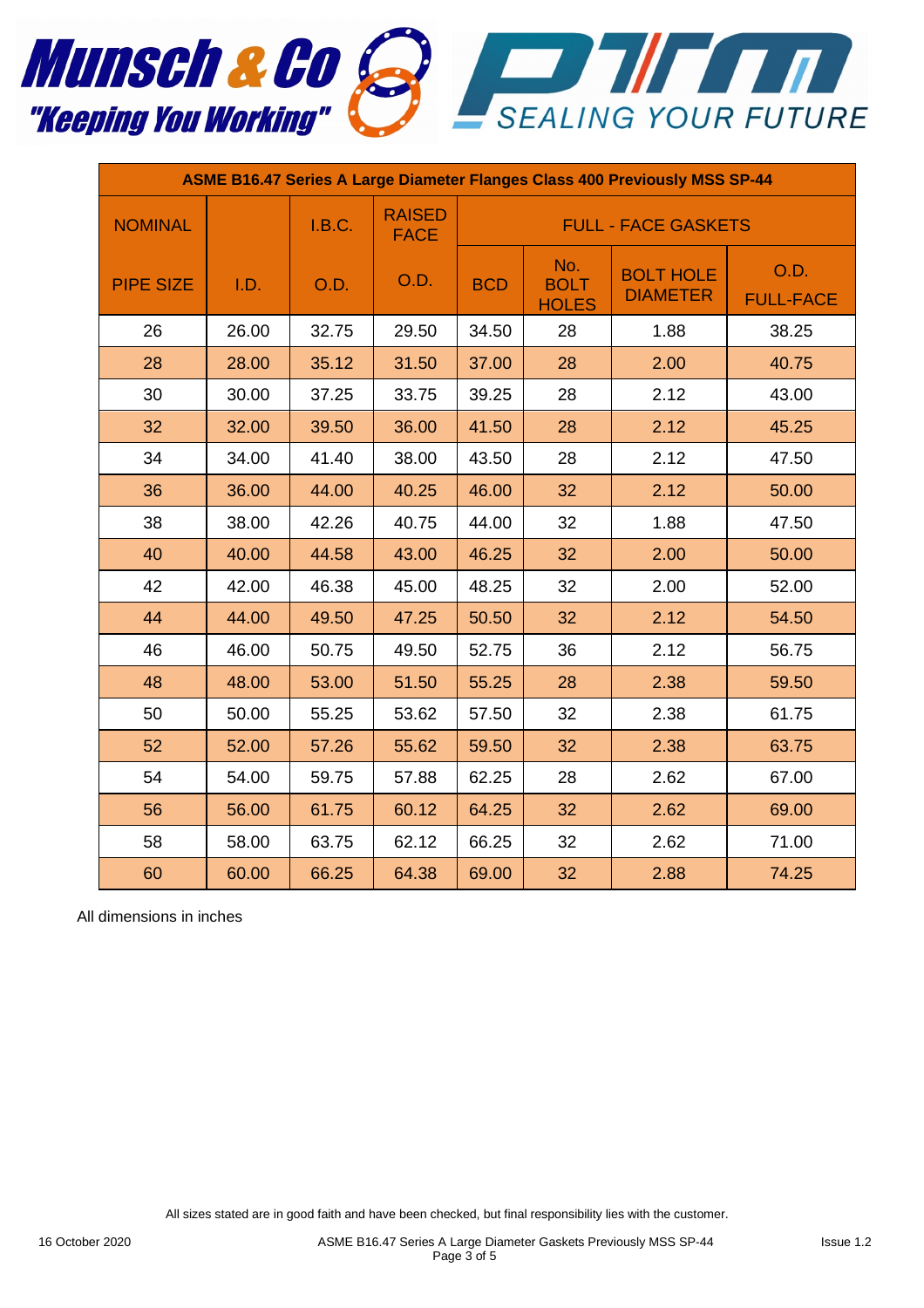

| <b>ASME B16.47 Series A Large Diameter Flanges Class 600 Previously MSS SP-44</b> |       |             |                              |                            |                                    |                                     |                          |  |
|-----------------------------------------------------------------------------------|-------|-------------|------------------------------|----------------------------|------------------------------------|-------------------------------------|--------------------------|--|
| <b>NOMINAL</b>                                                                    |       | I.B.C       | <b>RAISED</b><br><b>FACE</b> | <b>FULL - FACE GASKETS</b> |                                    |                                     |                          |  |
| <b>PIPE SIZE</b>                                                                  | I.D.  | <b>O.D.</b> | O.D.                         | <b>BCD</b>                 | No.<br><b>BOLT</b><br><b>HOLES</b> | <b>BOLT HOLE</b><br><b>DIAMETER</b> | O.D.<br><b>FULL-FACE</b> |  |
| 26                                                                                | 26.00 | 34.12       | 29.50                        | 36.00                      | 28                                 | 2.00                                | 40.00                    |  |
| 28                                                                                | 28.00 | 36.00       | 31.50                        | 38.00                      | 28                                 | 2.12                                | 42.25                    |  |
| 30                                                                                | 30.00 | 38.25       | 33.75                        | 40.25                      | 28                                 | 2.12                                | 44.50                    |  |
| 32                                                                                | 32.00 | 40.25       | 36.00                        | 42.50                      | 28                                 | 2.38                                | 47.00                    |  |
| 34                                                                                | 34.00 | 42.25       | 38.00                        | 44.50                      | 28                                 | 2.38                                | 49.00                    |  |
| 36                                                                                | 36.00 | 44.50       | 40.25                        | 47.00                      | 28                                 | 2.62                                | 51.75                    |  |
| 38                                                                                | 38.00 | 43.50       | 41.50                        | 45.75                      | 28                                 | 2.38                                | 50.00                    |  |
| 40                                                                                | 40.00 | 45.50       | 43.75                        | 47.75                      | 32                                 | 2.38                                | 52.00                    |  |
| 42                                                                                | 42.00 | 48.00       | 46.00                        | 50.50                      | 28                                 | 2.62                                | 55.25                    |  |
| 44                                                                                | 44.00 | 50.00       | 48.25                        | 52.50                      | 32                                 | 2.62                                | 57.25                    |  |
| 46                                                                                | 46.00 | 52.26       | 50.50                        | 54.75                      | 32                                 | 2.62                                | 59.50                    |  |
| 48                                                                                | 48.00 | 54.75       | 52.50                        | 57.50                      | 32                                 | 2.88                                | 62.75                    |  |
| 50                                                                                | 50.00 | 57.00       | 54.50                        | 60.00                      | 28                                 | 3.12                                | 65.75                    |  |
| 52                                                                                | 52.00 | 59.00       | 56.50                        | 62.00                      | 32                                 | 3.12                                | 67.75                    |  |
| 54                                                                                | 54.00 | 61.25       | 58.75                        | 64.25                      | 32                                 | 3.12                                | 70.00                    |  |
| 56                                                                                | 56.00 | 63.50       | 60.75                        | 66.75                      | 32                                 | 3.38                                | 73.00                    |  |
| 58                                                                                | 58.00 | 65.50       | 63.00                        | 68.75                      | 32                                 | 3.38                                | 75.00                    |  |
| 60                                                                                | 60.00 | 67.75       | 65.25                        | 71.75                      | 28                                 | 3.62                                | 78.50                    |  |